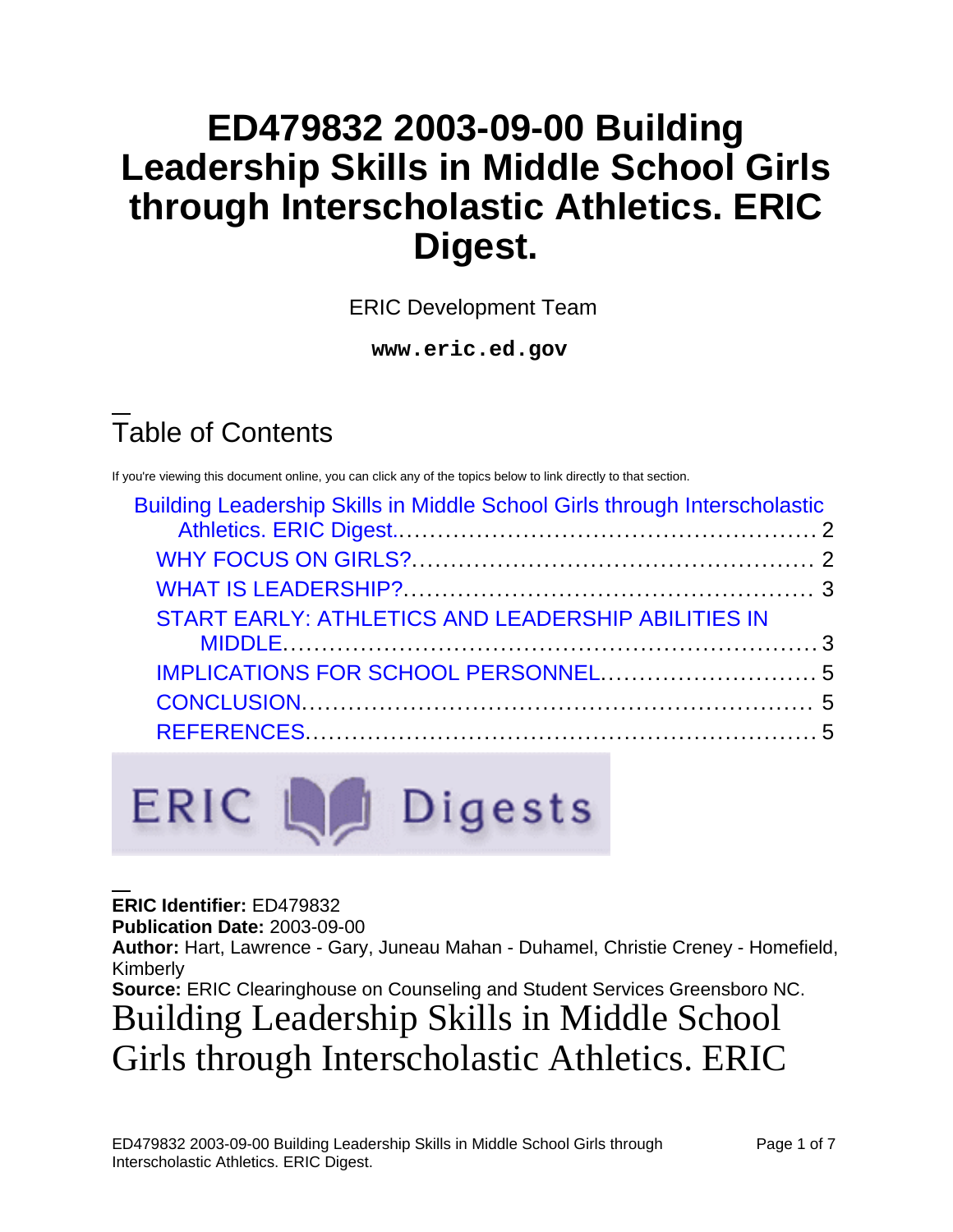# <span id="page-1-0"></span>Digest.

THIS DIGEST WAS CREATED BY ERIC, THE EDUCATIONAL RESOURCES INFORMATION CENTER. FOR MORE INFORMATION ABOUT ERIC, CONTACT ACCESS ERIC 1-800-LET-ERIC

The transition to intermediate or middle school, beginning as early as grade four, is often challenging due to an increase in academic load, additional choices in academic curricula, an expectation of increased autonomy, and instruction by subject area teachers. Because students change classes and teachers several times a day, maintaining personal relationships is often difficult (LeCroy & Daley, 2001). Middle school-aged students must, at the same time, contend with intense and rapid changes in physical, emotional, and cognitive development, social approval, a large student body, and a student government as well as choices in sports programs and extracurricular activities.

Harter (1986) found that change in self-esteem is most likely to occur during times of transition, such as changing schools. Changes in one's environment are usually the catalyst for changes in one's self-assessment, resulting in an increase or a decrease in self-esteem. The re-evaluation occurs due to changes in self-perceptions of competence or incompetence based upon the degree of mastery of new developmental tasks, a comparison of oneself to a different group of students, and/or the creation of new social networks.

## <span id="page-1-1"></span>WHY FOCUS ON GIRLS?

Eccles et al (1993) found that girls had lower self-esteem than boys in middle school and the gender gap grew when girls transitioned from middle school to high school. Harter (1999) posits explanations for the decline in self-esteem: (1) girls are more negatively affected by experiences with failure than are boys. The sensitivity may limit their willingness to take risks for rewards or advanced opportunities; (2) many girls experience a conflict between feminine goals and competitive achievements, resulting in increased anxiety in competitive situations; (3) girls are confronted with societal and school structures that favor boys and with pressure to conform to gender roles that limit their exploration; (4) girls are less satisfied with body image compared to boys, and this is compounded by pubertal changes; and (5) girls are more likely to worry about their problems than boys and this tendency to worry puts girls at risk for depression. TITLE IX EDUCATIONAL AMENDMENTS OF 1972

Many middle schools offer interscholastic sports programs for boys and girls. Students obtain a position on a team by competing in a "try-out," a new experience for most adolescents. Once selected, membership requires a commitment to compete in several games per week and practice for many hours daily.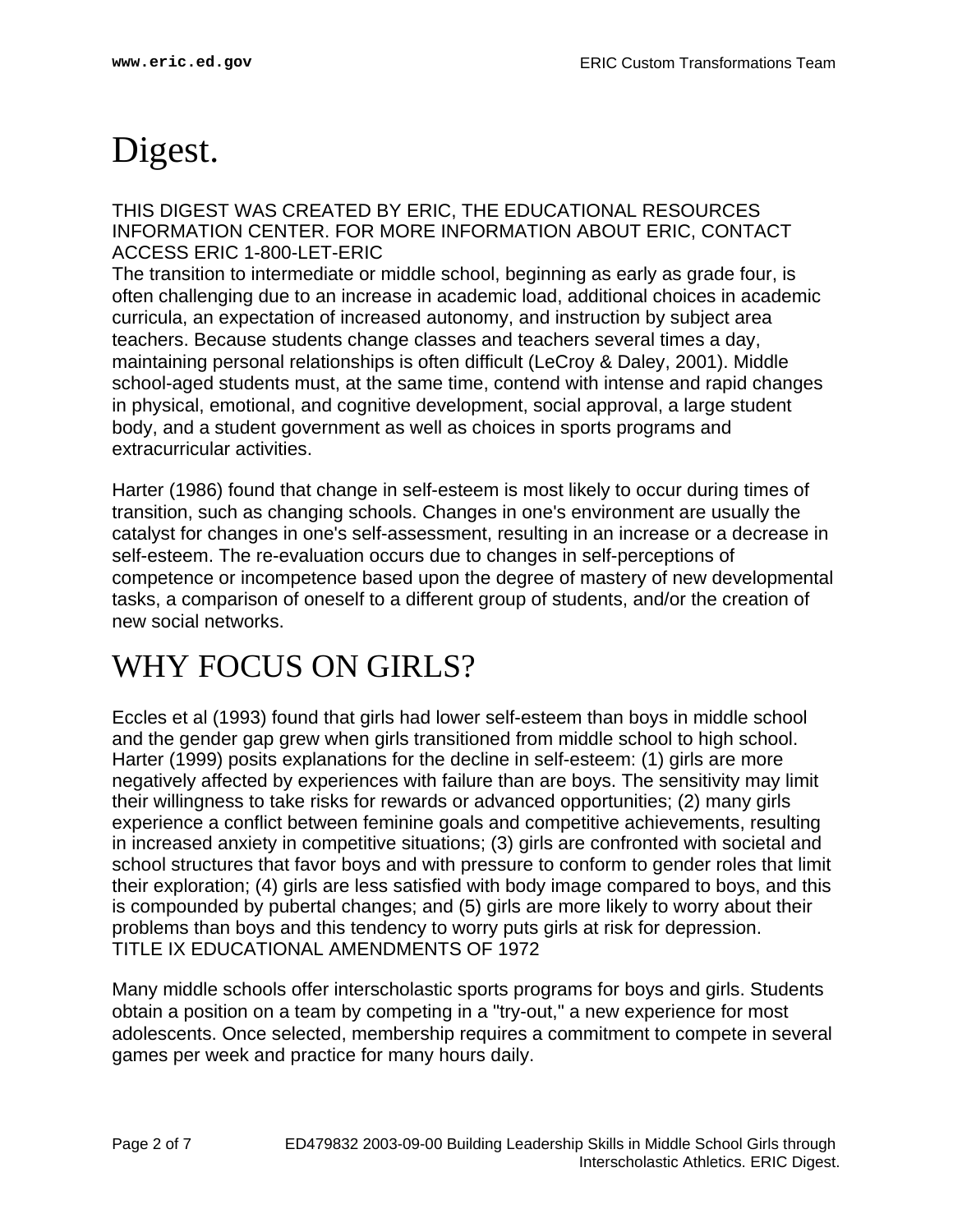Sports teams for girls flourished as a result on the Title IX Educational Amendments of 1972. Often referred to as Title IX, this federal law requires that almost all educational institutions provide educational opportunities to male and female students equitably, including their athletic programs and offerings (www.womenssportsfoundation.org). Title IX seeks to level the playing field for both genders by mandating equal opportunities for participation.

## <span id="page-2-0"></span>WHAT IS LEADERSHIP?

Dobosz and Beaty (1999) assert that leadership is the capability to guide others in the achievement of a common goal. Leadership characteristics consist of many personal qualities, including self-esteem, determination, organizational aptitude, focus, tolerance, decisiveness, self-discipline, charisma, time management, self-confidence, social competence, communicating a "vision," and sensitivity to the needs of others, among other qualities (Dobosz & Beaty, 1999). This digest will address empowerment, self-esteem, and time management.

## <span id="page-2-1"></span>START EARLY: ATHLETICS AND LEADERSHIP ABILITIES IN MIDDLE

SCHOOL GIRLSMiddle school is the typical time for introduction to competitive sports for most adolescents. Thus, research collected at the "start gate" of middle school, if you will, will establish a benchmark of the impact of athletics on the development of leadership skills in girls. Yet, although Title IX has existed for over 30 years, limited research exists in examining this impact (Dobosz & Beaty, 1999). Leadership skills that are instilled during early adolescence in girls evolve throughout adolescence and into adulthood (Dorrance, 1996; Simon & Martens, 1979; Shields & Bredemeir, 1995). In fact, 80% of the female executives in Fortune 500 companies self-identified as having been athletes and/or "tomboys" in adolescence (Feminist Research Center, 2001).

Membership on an athletic team is one avenue to acquire, assess, refine, and demonstrate leadership skills developmentally appropriate for middle school students. Participation in sports extends the nurturance of leadership by teaching girls to cooperate with their teammates and opponents as well as abide by the rules (Horn, 1985). Girls learn about taking turns, sharing play time, and valuing rules. A sense of fair play is instilled. They learn that without rules and regulations, the game would become unfair. If the players believe that everyone contributes to the team's success and feel as though they are being treated fairly, then each player's athletic ability and psychological stamina are maximized (Gregg, 1999).

Athletic team membership enables girls to control and shape their lives, to feel empowered, in ways that other middle school girls feel that they cannot (Dorrance, 1996). Through participation in sports, girls tend to have higher levels of self-confidence, increased self-esteem, and lower levels of anxiety compared to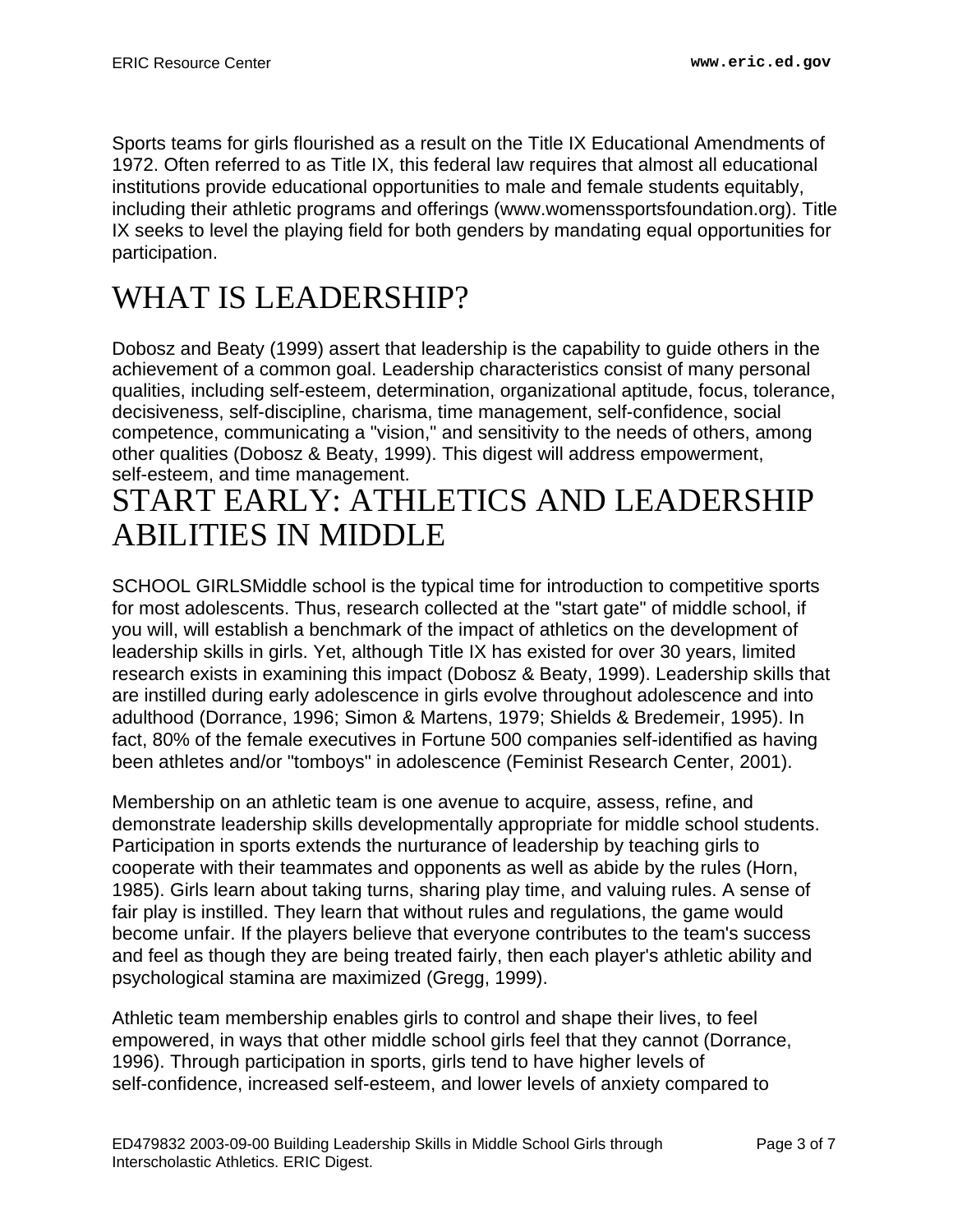non-athletic girls (Simon & Martens, 1979). Furthermore, the athlete's competitive spirit steers many team members to vie for student leadership positions such as team captain or to seek election to the student government (Dobosz & Beaty, 1999). Hart (2002) found that, in a sample of 108 girls in one middle school, girls on the soccer team held more leadership positions in school organizations and attained more leadership positions within the student council compared to non-athletic girls. Hart concluded that for the middle school-aged female athletes, confidence and empowerment are acquired through competitive sports and school leadership.

Learning effective time management is a major step towards leadership development for the middle school female athlete. She must learn early that time is finite, that she must set priorities, and that she must sacrifice experiences enjoyed by her peers. She must manage an athletic schedule, fulfill academic and extracurricular demands, participate in family activities and responsibilities, and attend to personal needs during the after-school hours. The mastery of time management, setting priorities, and multitasking are early stepping-stones to leadership.

The effects of self-esteem in student athletes and non-athletes have been investigated in relation to age, gender, and type of sport, among other factors. Findings are relatively consistent in demonstrating that self-esteem for athletes is higher than for non-athletes (Simon & Martens, 1979). For instance, Hoganbruen (1999) developed a 4-week sports camp for young adolescent girls to determine the effect on self-esteem. Significant and positive changes in global self-esteem were found. Moreover, improved self-esteem contributed to the perception of personal competence.

An increase in self-esteem nurtured through athletic competition assists middle school girls to cope with the negative influences and social turmoil experienced in their daily lives. For adolescent girls, in particular, participation in sports has demonstrated an increase in self-esteem except for sports with rigid body type requirements (e.g., gymnastics). A girl who feels good about herself physically tends to present herself as a socially strong person. For example, the Women's Sports Foundation (www.womenssportsfoundation.org) has proposed that girls who have high self-esteem are less likely to become pregnant as teenagers and are more likely to leave an abusive relationship than girls with low self-esteem. High self-esteem is no guarantee that middle school girls will make the right decisions, but it provides a strong foundation, along with peer support of team members, for resisting many negative pressures.

Impressionable, athletic, middle school girls need positive and empowering role models to emulate while developing personal and interpersonal skills. Fortunately, coaches, officials, and parent volunteers are additional role models of leadership that student athletes are exposed to, compared to the general student body. In addition to the leaders in their daily lives, contemporary women athletes are the women that girls consider empowering leaders too. Athletes such as Mia Hamm, Marion Jones, Rebecca Lobo, and Venus and Serena Williams surmounted obstacles and emerged as role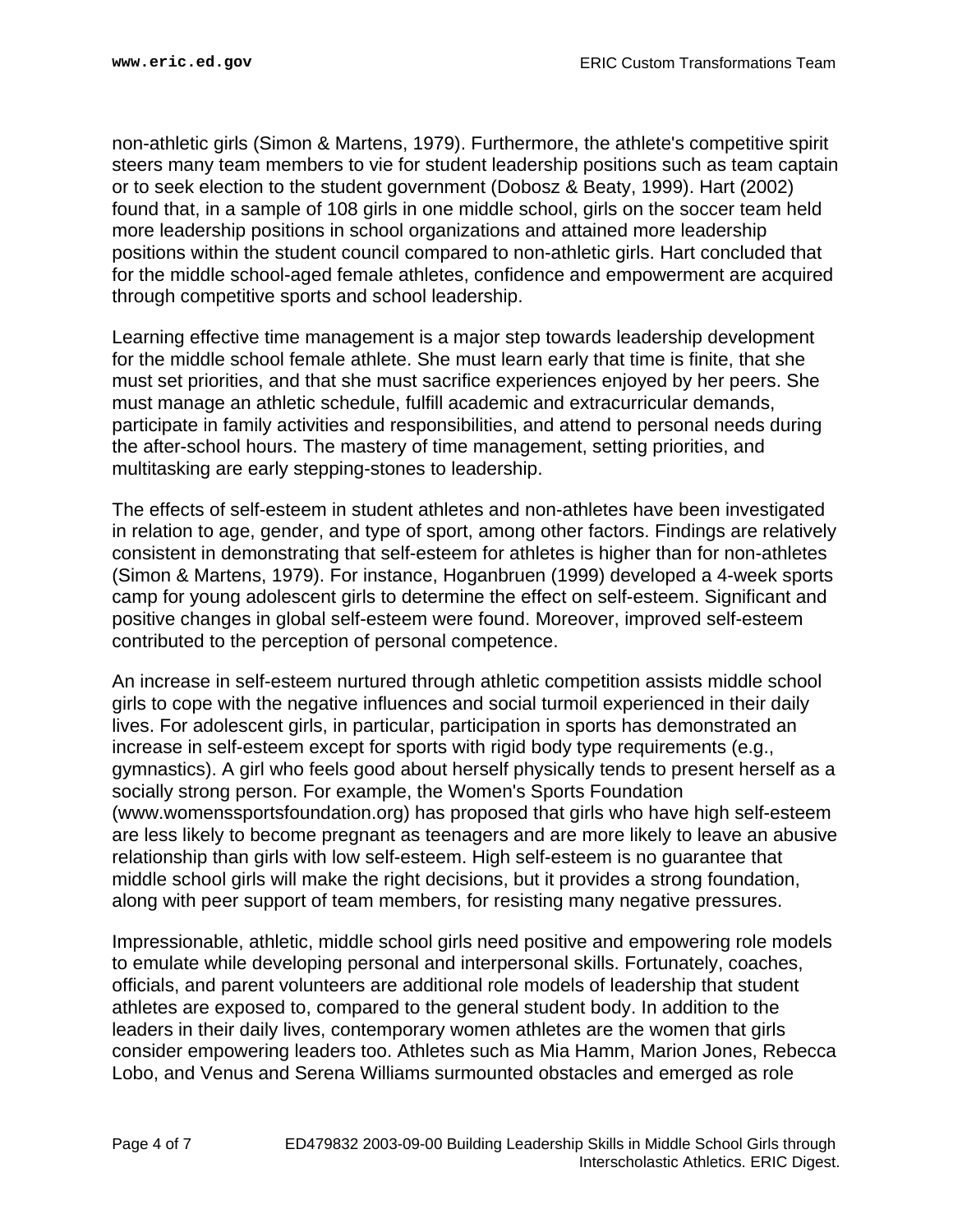models of leadership and athletic success.

## <span id="page-4-0"></span>IMPLICATIONS FOR SCHOOL PERSONNEL

Dobosz and Beaty (1999) conclude that athletic participation and early leadership experiences may improve a girl's leadership skills. The initiative to lead is instilled through athletic achievement, competition, and self-confidence (Shields & Bredemeir, 1995). Development of leadership ability through athletic competition was not the original intention of school districts offering interscholastic sports. However, the emerging connection between athletic participation and leadership skills may assist school personnel to intentionally incorporate leadership training for girls with athletic ability. Coaches and parent volunteers should work to develop leadership skills in adolescent girls with the support of school personnel. Research supports that an early investment in leadership training can yield lifelong benefits for the athlete and society (Dorrance, 1996; Simon & Martens, 1979; Shields & Bredemeir, 1995). In the spirit of No Child Left Behind, girls, regardless of athletic ability, may benefit from intentional leadership development. Although opportunities exist for the athlete to develop leadership skills, school personnel must not overlook the non-athletic girl. Traditionally, girls have had few formal opportunities to develop leadership skills. Girls should be encouraged to attend leadership seminars as well as participate in recreational sports and extracurricular activities in school and in the community. School personnel must prepare all girls to lead.

## <span id="page-4-1"></span>**CONCLUSION**

For the middle school-aged female athlete, self-esteem, empowerment, and self-confidence are often bolstered through participation in interscholastic competitive sports. These traits are also traits of leadership. Many contributing factors and people mold the student athlete into a leader but the process must be intentional and must start in middle school to support girls in achieving their full leadership potential. Thus, school personnel are advised to maintain athletic programs for girls and coaches are advised to instill intentional leadership skills in female athletes. Threats of budget cuts that would endanger interscholastic athletics must be re-examined. The reduction or elimination of athletic programs may stifle athletic ability and leadership development for today and tomorrow.

### <span id="page-4-2"></span>REFERENCES

Dobosz, R.P., & Beaty, L.A. (1999). The relationship between athletic participation and high school students' leadership ability. Adolescence, 34(133), 215-220. Dorrance, A. (1996). Training soccer champions. Apex, NC: JTC Sports, Inc.

Eccles, J. S., Midgley, C., Buchanan, C. M., Wigfield, A., Reuman, D. A., & MacIver, D. (1993). Development during adolescence: The impact of stage-environment fit.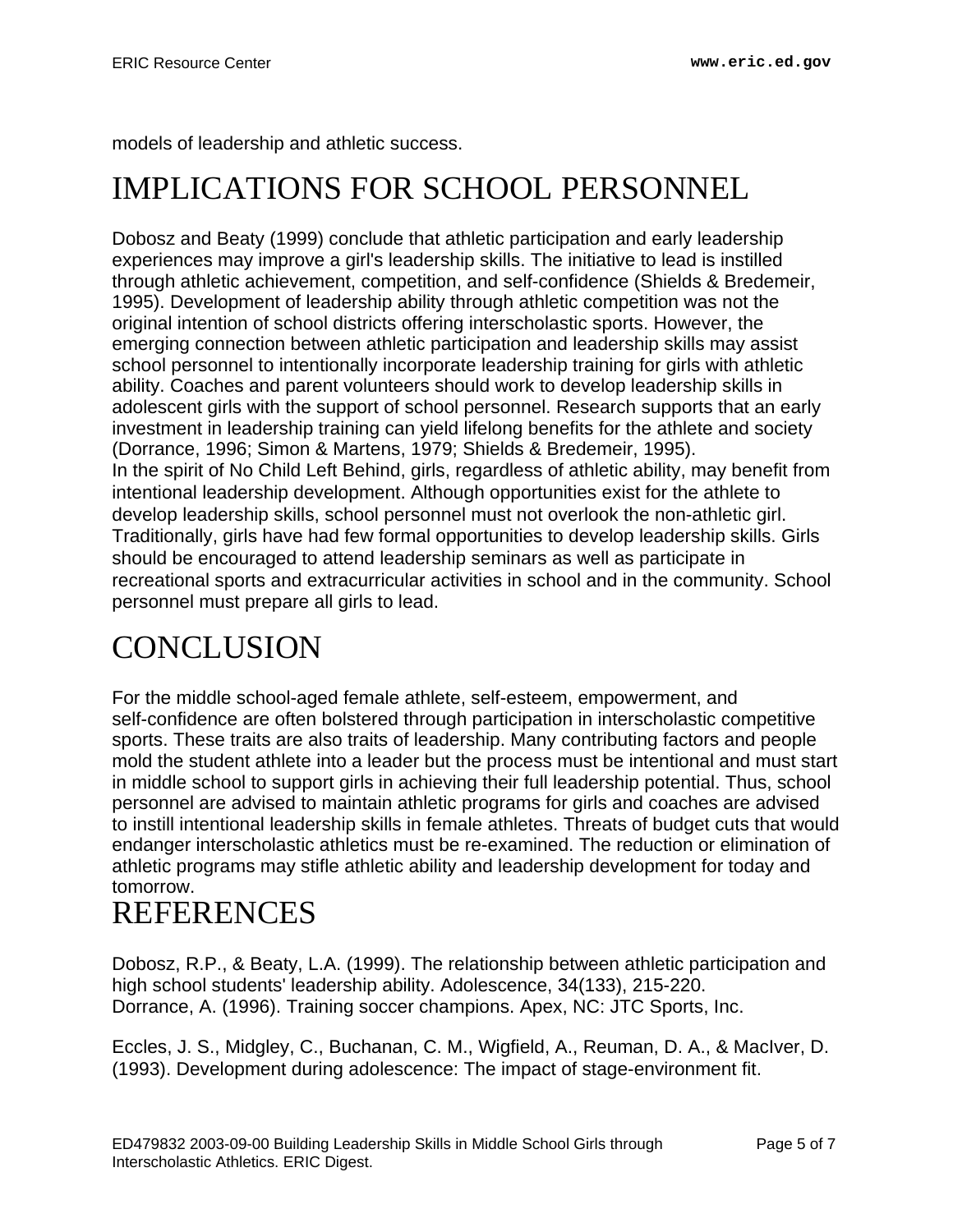American Psychologist, 48, 90-101.

Feminist Research Center (n.d.). Empowering women in sports. Retrieved October 14, 2002 from http://www.feminist.org/research/sports6.html.

Gregg, L. (1999). The champion within: Training for excellence. Burlington, NC: JTC Sports.

Hart, L. (2002). Middle school-aged female interscholastic soccer players and their academic achievements, leadership position attainments, and extracurricular club/group participation. Unpublished master's thesis, Kean University, Union, New Jersey.

Harter, S. (1986). Processes underlying the construction, maintenance, and enhancement of the self-concept of children. In J. Suls & A. G. Greenwald (Eds.), Psychological perspectives on the self, vol. 3 (pp. 137-181). Hillsdale, NJ: Lawrence Erlbaum.

Harter, S. (1999). The construction of self: A developmental perspective. New York: Guilford.

Hogenbruen, K. D. (1999). Increasing girls' self-esteem and overall psychological well-being through sports: A program evaluation of a preventive intervention. (Doctoral dissertation, Depaul University, 1999). Dissertation Abstracts International, 60, 1301.

Horn, T.S. (1985). Coaches feedback and changes in children's perceptions of their physical competence. Journal of Educational Psychology, 77, 174-186.

LeCroy, C. W., & Daley, J. (2001). Empowering adolescent girls: Examining the present and building skills for the future with the Go Grrrls Program. New York: W. W. Norton & Co., Inc.

Shields, D., & Bredemeir, B.J. (1995). Character development and physical activity. Champaign. IL: Human Kinetics.

Simon, J.A., & Martens, R. (1979). Children's anxiety in sport and non-sport evaluative activities. Journal of Sport Psychology, 1, 160-169.

Women's Sports Foundation. (n.d.). What every parent and athlete should know about girls and sports. Retrieved October 14, 2002 from http://www.womenssportsfoundation.org.

-----

Juneau Mahan Gary is an Assistant Professor in the Counselor Education Program, Dept. of Special Education and Counseling, Kean University, Union, NJ. Lawrence Hart,